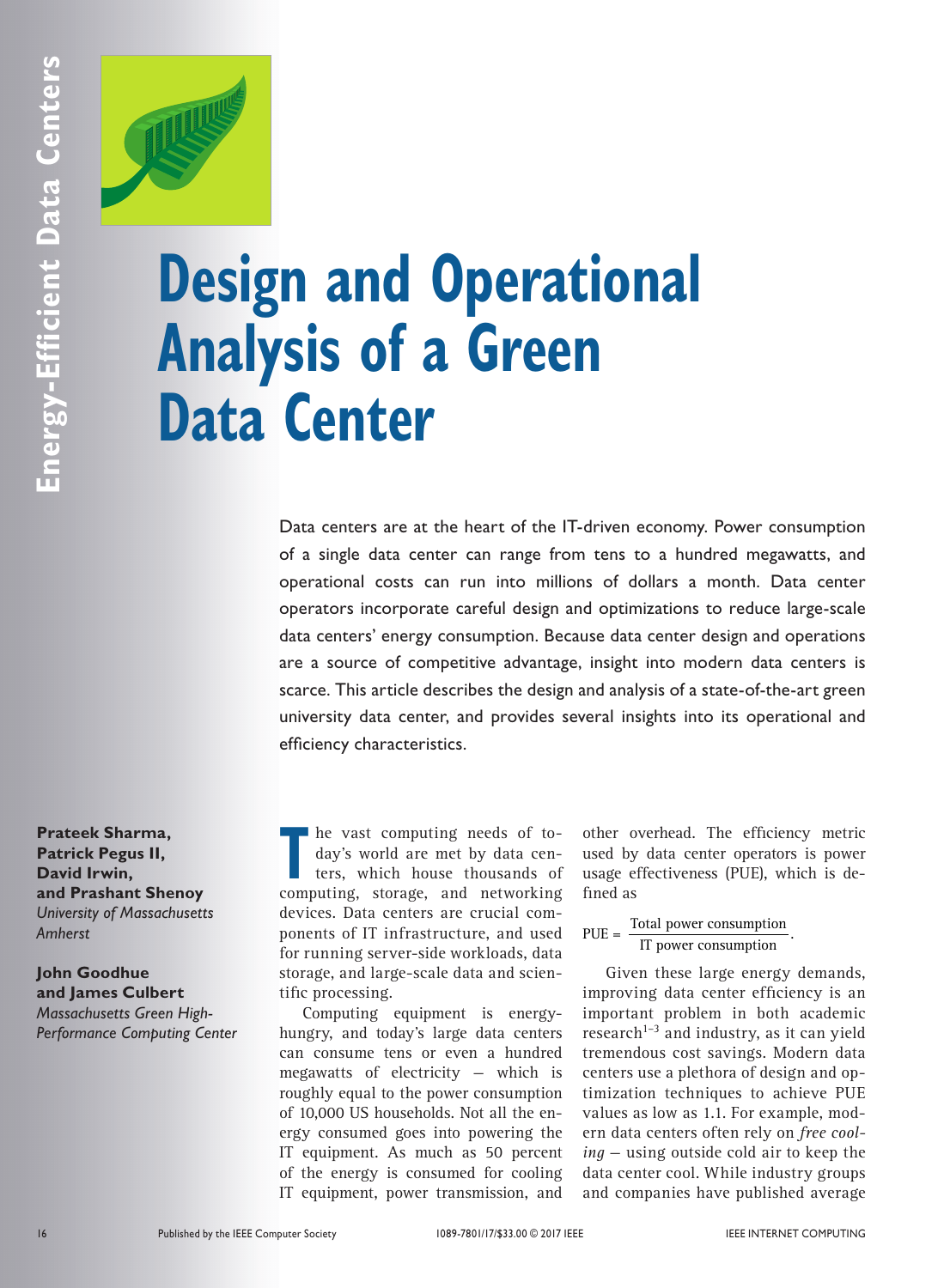PUE values for their data centers,<sup>4,5</sup> detailed energy measurements and other operational insights aren't widely available, probably because they're considered a proprietary competitive advantage.

In this article, we describe the system design and analyze the power, water, and carbon usage of the Massachusetts Green High-Performance Computing Center (MGHPCC), a 90,000-squarefoot, 15-megawatt (MW) data center that uses recent advances in cooling and power distribution to improve energy efficiency. As part of its research mission, the MGHPCC gathers and analyzes fine-grained resource consumption information, and allows insight into the operation of modern, highly efficient data centers.

# **Data Center Design**

MGHPCC uses its favorable geographical location and green design to achieve extremely energy-efficient operation. MGHPCC is located in Holyoke in western Massachusetts at the location of a former industrial mill site.

Because of its location, MGHPCC enjoys access to cheap and abundant electricity, inexpensive real estate, and proximity to fiber-optic network backbones. Western Massachusetts has a cool climate, with mean summer and winter temperatures of 23°C and −3°C, respectively. The cool climate enables the facility to employ free cooling, as explained later. Locating data centers in cold areas is increasingly popular, to reduce the cooling energy consumption — Facebook, for example, recently revealed a 120-MW data center close to the arctic circle in Sweden.

MGHPCC is jointly operated by a university consortium and is a *multitenant* facility with floor-space allocated to each university, which is used to co-locate compute clusters. Use of MGHPCC has grown steadily since it opened. As of September 2016, 67 percent of available space and 25 percent of available power and cooling are in use. To accommodate more tenants and clusters, the data center has the ability to increase space, power, and cooling by 60 percent.

# **Physical Layout**

The MGHPCC facility is a two-story building, with the lower floor containing the power and cooling infrastructure, and the upper floor containing the racks for hosting the computing infrastructure (see Figure 1). Evaporative cooling towers are housed on the roof of the upper floor,



*Figure 1. Layout of the Massachusetts Green High-Performance Computing Center (MGHPCC) data center. UPS stands for uninterruptible power supply.*

adjacent to the computer floor. The data center also includes backup diesel generators that provide power for parts of the facility in case of a utility outage. A flywheel-based uninterruptible power supply (UPS) provides power until the generators can come online after an outage.

Each tenant's share of the facility is divided into pods, and each pod contains a set of racks with the necessary power, cooling, and communication support. Each pod contains 20 or 24 racks.

# **Power Infrastructure**

The power infrastructure for the data center resembles a small-scale distribution network in the electric grid. The infrastructure comprises substations, feeders, transformers, and switchboards that feed power to the computing and cooling infrastructure. Electricity enters the facility at 13.8 kilovolts (kV), where it's distributed from the main switchboard, transformed to 230 volts (V), and then delivered through power panels in the computer room to the bus plugs that feed the power distribution units (PDUs) in each rack.

Because power conversion losses can be a key source of higher PUEs in data centers, the data center uses a number of techniques to reduce such losses. MGHPCC uses high voltage and low current to deliver power, which reduces transformer losses. Higher distribution voltages also make it possible to eliminate an entire tier of transformers from the distribution network, further reducing transformer losses.

The facility's UPS system stores energy kinetically in spinning flywheels, which is more environmentally-friendly than storing energy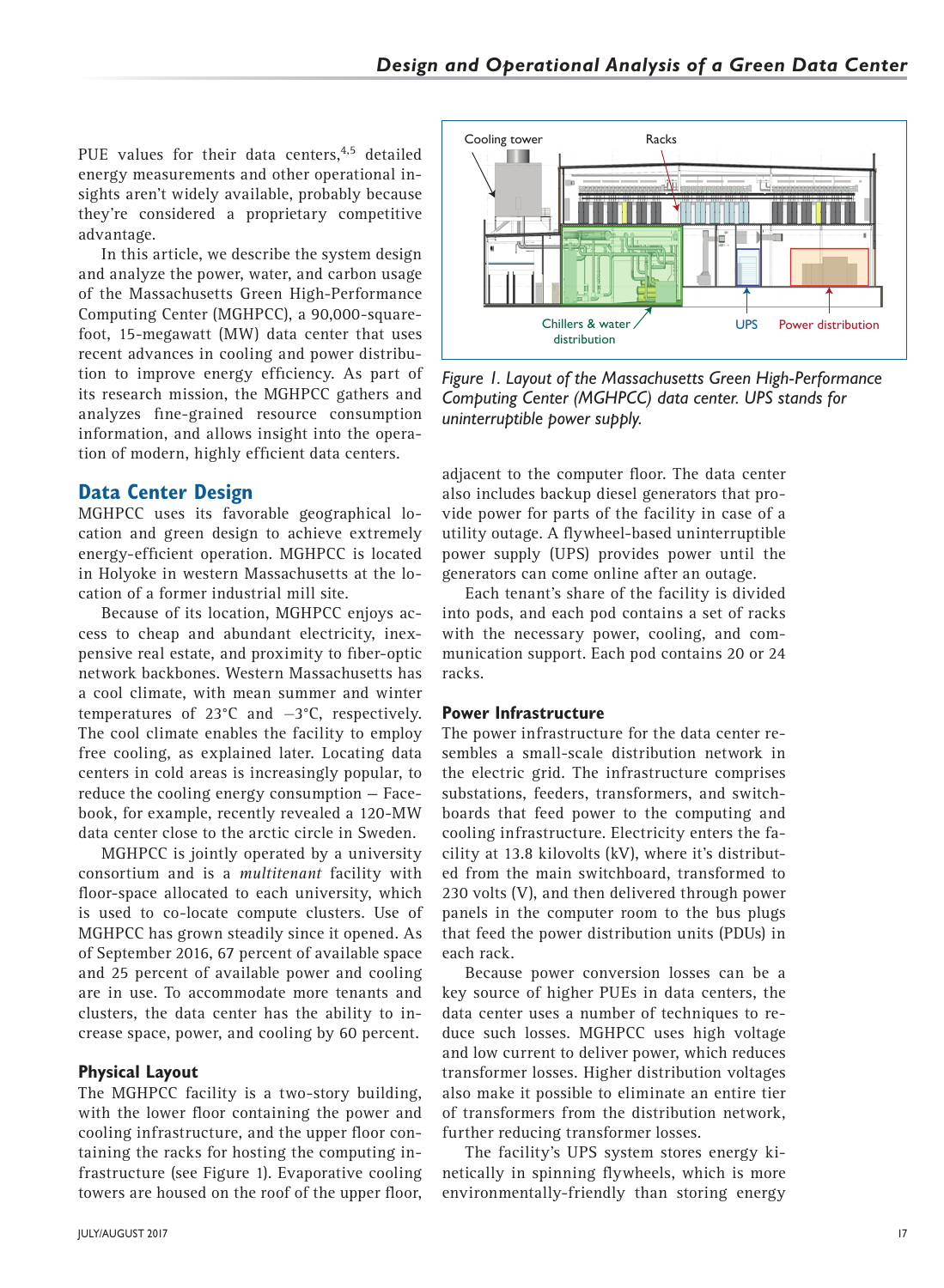chemically in batteries that often contain harmful chemicals, such as lead in lead-acid batteries. This approach affects energy efficiency, as power is required to keep the flywheels spinning in standby mode. To reduce this load, the data center backs up only 20 percent of the available compute load. Because most research computing applications can tolerate occasional outages, and historically the local power infrastructure has been quite reliable, this represented a good tradeoff between energy efficiency, green design, and availability. Thus, only 20 percent of each tenant's racks are UPS-backed. The tenants are able to choose how to partition their cluster between UPS and non-UPS racks.

## **Cooling Infrastructure**

Traditionally, data centers have used chillers for cooling. Because chillers consume a significant amount of energy, they're a key contributor to high PUE. Data centers therefore are adopting alternative technologies to lower their PUEs, and continue to explore innovative options.<sup>6</sup> As we mentioned, MGHPCC leverages free cooling (also known as *renewable cooling*) to reduce the amount of energy used by its chillers.

As Figure 2a shows, there are two main water cooling loops. The water in the cooling tower loop is cooled using evaporative cooling. The chilled water loop circulates chilled water through in-row coolers (IRCs) that cool the computer room air as they remove it from the hot aisle shown in Figure 2a. If the outside air temperature and humidity are low enough, then it's used by the heat-exchangers to cool the water in the chilled water loop.

To maximize the amount of time in freecooling mode, the facility maintains the computer room temperature at 26.7°C, which is compatible with modern servers but higher than the temperature settings for traditional data centers. Combined with the cooler climate of Massachusetts, this permits the use of free cooling for more than 70 percent of the year.

Each tenant's rack is configured to use hot aisle containment to prevent hot and cold air from mixing together (see Figure 2b). The cold water in the chilled water loop is circulated through IRCs, which are deployed adjacent to racks to cool the hot air extracted from the servers. The use of in-row coolers allows for a close coupling of the cooling with the computing heat load — the controls of the IRCs actively adjust fan speeds and chilled water flow to closely match the computing heat load on nearby racks, thereby enhancing efficiency.

### **Data Center Monitoring**

The data center has several thousand instrumentation points to monitor power, cooling, and water usage within the facility. Facility data are available in real time to both facility and computer system operators, though server-level data are often restricted to just the computer system operators.

We use several types of monitoring devices to track resource usage. At the facility level, the power distribution infrastructure is monitored by more than 900 networked electric meters that monitor energy usage at different levels of the distribution network at 20-second granularity. These meters monitor the average power usage of individual racks, as well as the aggregate usage at higher levels of the power distribution hierarchy. There are also separate meters to monitor the power usage of the cooling infrastructure, including its associated pumps, chillers, and IRCs.

The facility's mechanical systems, which are primarily associated with the cooling infrastructure, are also monitored. The available data include water pump flow levels at various points in the water loops, as well as data from IRCs, such as their fan speed, water inlet and outlet temperature, and water flow data. These data are generally recorded and available at a one-minute granularity. The temperature and humidity of the computer room floor is extensively monitored using sensors that are deployed on the hot and cold sides of each rack.

# **Power Usage Analysis**

Next, we present an analysis of MGHPCC's power usage. The extensive monitoring infrastructure described earlier helps us collect and analyze facility-level power data as well as fine-grained power usage at a component/ subsystem level. Direct access to such data is important for developing models and energy optimizations for multitenant data centers, but is often restricted to facility managers only.

### **IT Load Analysis**

The primary role of a data center is to run computing, networking, and storage devices (collectively called IT equipment). We measure the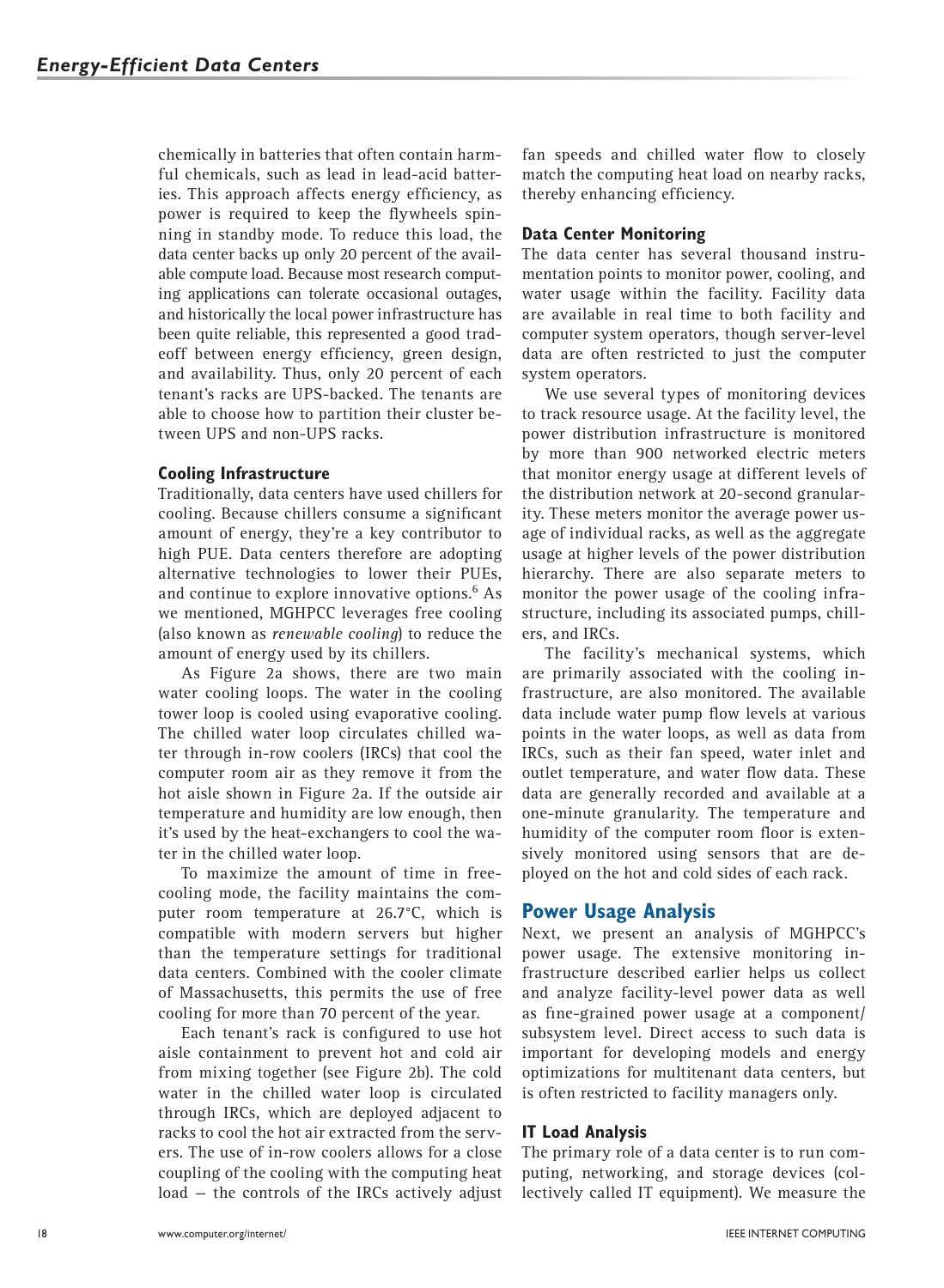

*Figure 2. System design of MGHPCC's cooling infrastructure. (a) MGHPCC employs free cooling and chillers for its chilled water. Server racks are air-cooled. (b) Hot aisle containment. In-row coolers (IRCs) extract heat from the racks.*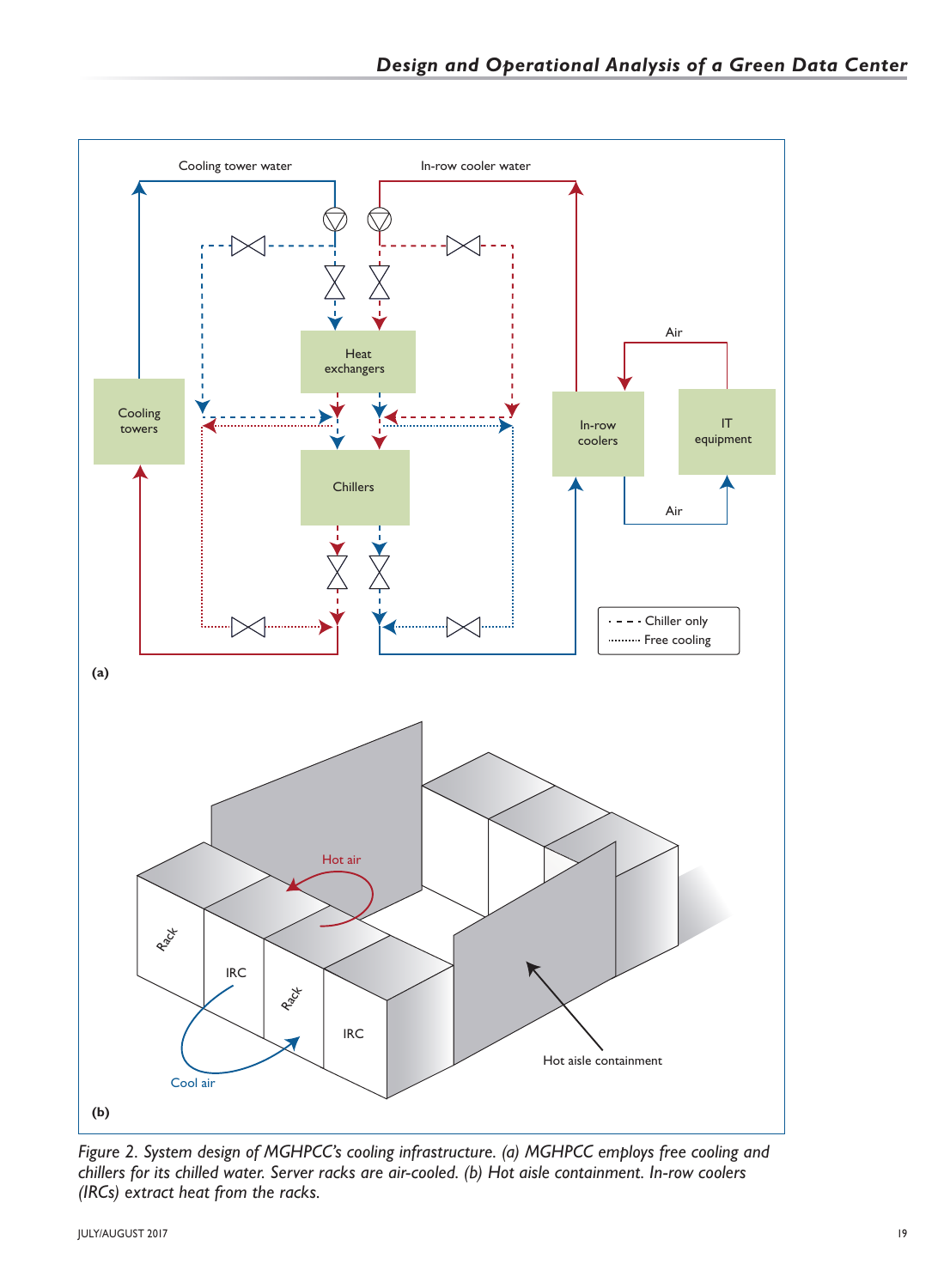

*Figure 3. IT load (based on the power consumed by all the IT equipment, given in kilowatts) and power usage effectiveness (PUE). The IT load has been steadily increasing, while PUE sees a general downward trend and sees an increase during summer months.*



*Figure 4. IT load over various time scales. (a) The IT load doesn't show prominent day of week effects. (b) IT load doesn't show prominent time of a day effects.*

IT load by aggregating the power usage of each pod (group of racks). The power consumed by all the IT equipment is indicative of the data center's load (see Figure 3). The mean monthly IT load has steadily increased over the last two years, as tenants have commissioned more racks. The MGHPCC IT load is slightly above 1 MW, which is 10 percent of the provisioned IT power.

A finer-grained temporal analysis of the IT load shows that there are no prominent dayof-week or time-of-day effects (see Figure 4). This is because MGHPCC's research workloads are composed primarily of batch jobs, which can be organized into a steady, high-utilization workload. During MGHPCC's initial operational phase, the job queue was mostly non-empty, which meant that jobs were serviced during both day and night.

# **PUE Analysis**

As mentioned earlier, a significant fraction of the total power in a data center is consumed for non-IT tasks, such as cooling the IT equipment and power distribution losses. The metric for power efficiency of data centers is PUE, which is defined as (Total power)/(IT power). To compute the PUE, we measure the total power directly from the networked meter that measures power entering the facility from the grid.

Figure 3 depicts the monthly PUE of the data center over the course of two years. The average PUE for the year ending in September 2015 was 1.37, and the average for the year ending in September 2016 was 1.29. The minimum PUE observed is 1.21. We see three trends. First, the PUE increases during summer months when chillers must be used. Second, the yearly decrease in PUE is a result of the increasing IT load. The data center's cooling infrastructure is sized for a much greater load than the present server room occupancy and isn't energy proportional. With an increasing IT load, the cooling infrastructure is better utilized, resulting in better (lower) PUE values. Third, the decline in PUE from May to September 2014 is the result of a change in the building management system software, which eliminated unnecessary air flow operation, and increased the amount of time spent in free-cooling mode.

An average PUE of 1.29 is significantly lower than the average PUE of 1.7 that's common in enterprise data centers in the industry.<sup>7</sup>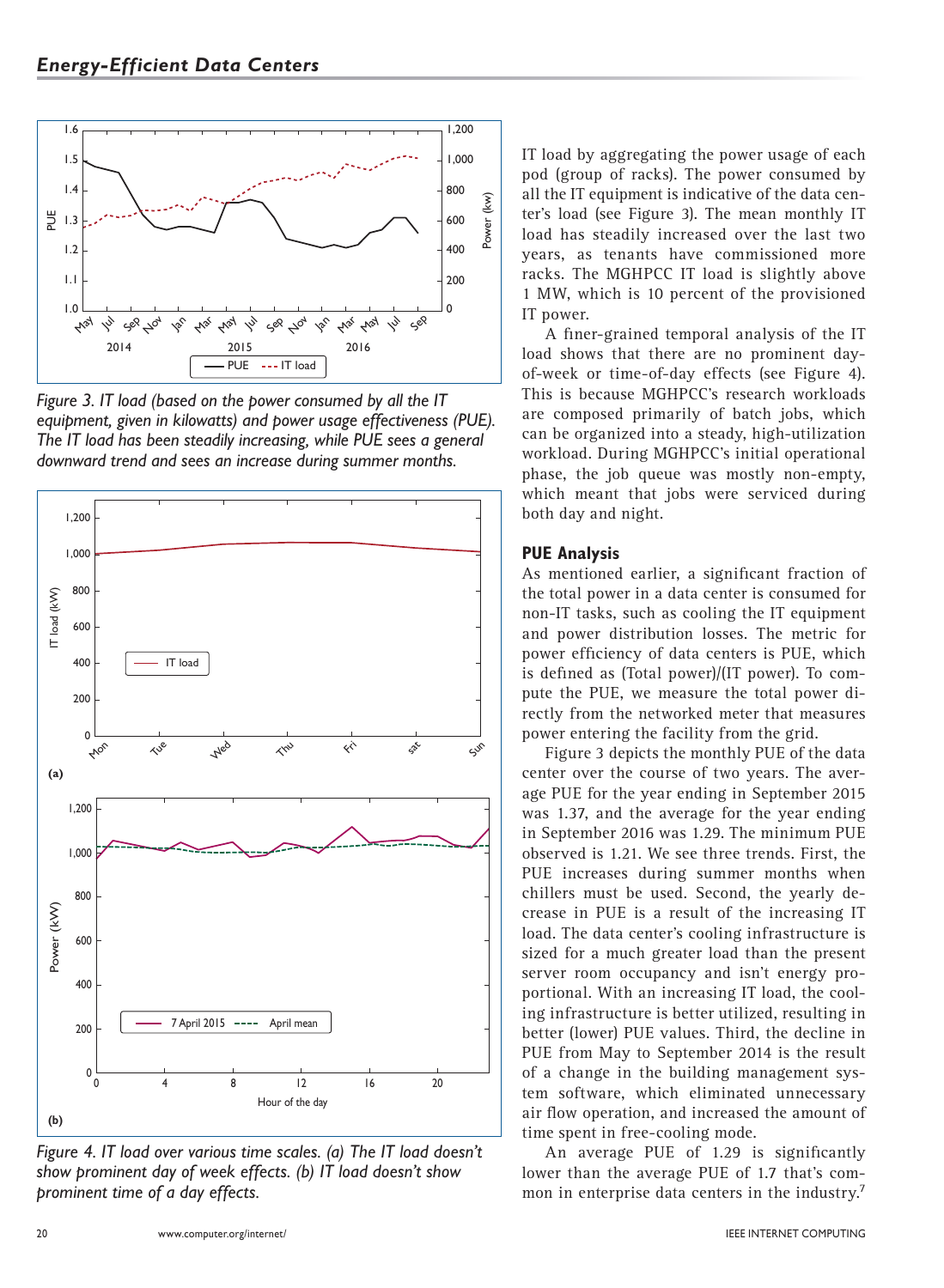

*Figure 5. Breakdown of energy consumption. Notice the absence of chiller usage in the colder months.*

However, the value isn't as low as the PUEs near 1.1 reported by the newest and most efficient data centers built by large Internet companies such as Facebook and Google.<sup>4,8</sup>

MGHPCC's fine-grained instrumentation allows us to identify the power consumption of each component. We show a component-level breakdown in Figure 5. We see that the cooling equipment — the chillers, pumps, and inrow coolers — all consume almost 60 percent of the non-IT power in the summer months. Because MGHPCC uses free cooling when possible, the cooling component reduces in the winter months. For example, the use of chillers is almost completely absent from October through March, resulting in lower non-IT power usage and low PUE values (close to 1.21).

Two other major factors contributing to non-IT power are power distribution losses that occur when the incoming power flows through the transformers and wiring in the facility, and the power consumed by the flywheels and control logic in the UPS units. As noted earlier, the facility reduces the amount of energy needed to run the UPS flywheels and control logic by covering only 20 percent of the facility with UPS-backed power. Power distribution losses will increase at a slower rate with an increasing compute load. UPS power consumption is constant. Both will therefore consume a decreasing fraction of overall energy as the compute load increases.

Last, about 15 percent of the non-IT power is consumed by ancillary items such as lighting,

of their cooling infrastructure (see Figure 2a). While there has been significant emphasis on measuring and optimizing the power usage through metrics such as PUE, there has been

**Water Usage Analysis**

less attention on measuring the efficiency of water usage. Recently, a new metric to capture the effectiveness of water usage has been proposed. The water usage effectiveness (WUE) of a data center is defined as liters of water used per kilowatt-hour of energy expended by IT equipment. This can be expressed as

utility outlets, generator fuel heaters, loadingdock overhead door motors, elevators, and compressed air pumps for the sprinkler system. While there's some seasonal variation, annual power consumption for this category is fixed, and its fraction of the total facility load will decrease as the compute load increases. A more detailed power analysis is found elsewhere.<sup>9</sup>

In addition to consuming significant amounts of power, data centers also typically consume significant amounts of water, mainly as part

$$
WUE = \frac{Water usage (liters)}{IT energy usage (kWh)}.
$$

Figure 6a depicts the monthly water usage of MGHPCC. The present water usage varies between 1,000 kL and 2,500 kL per month, depending on the season of the year. Water usage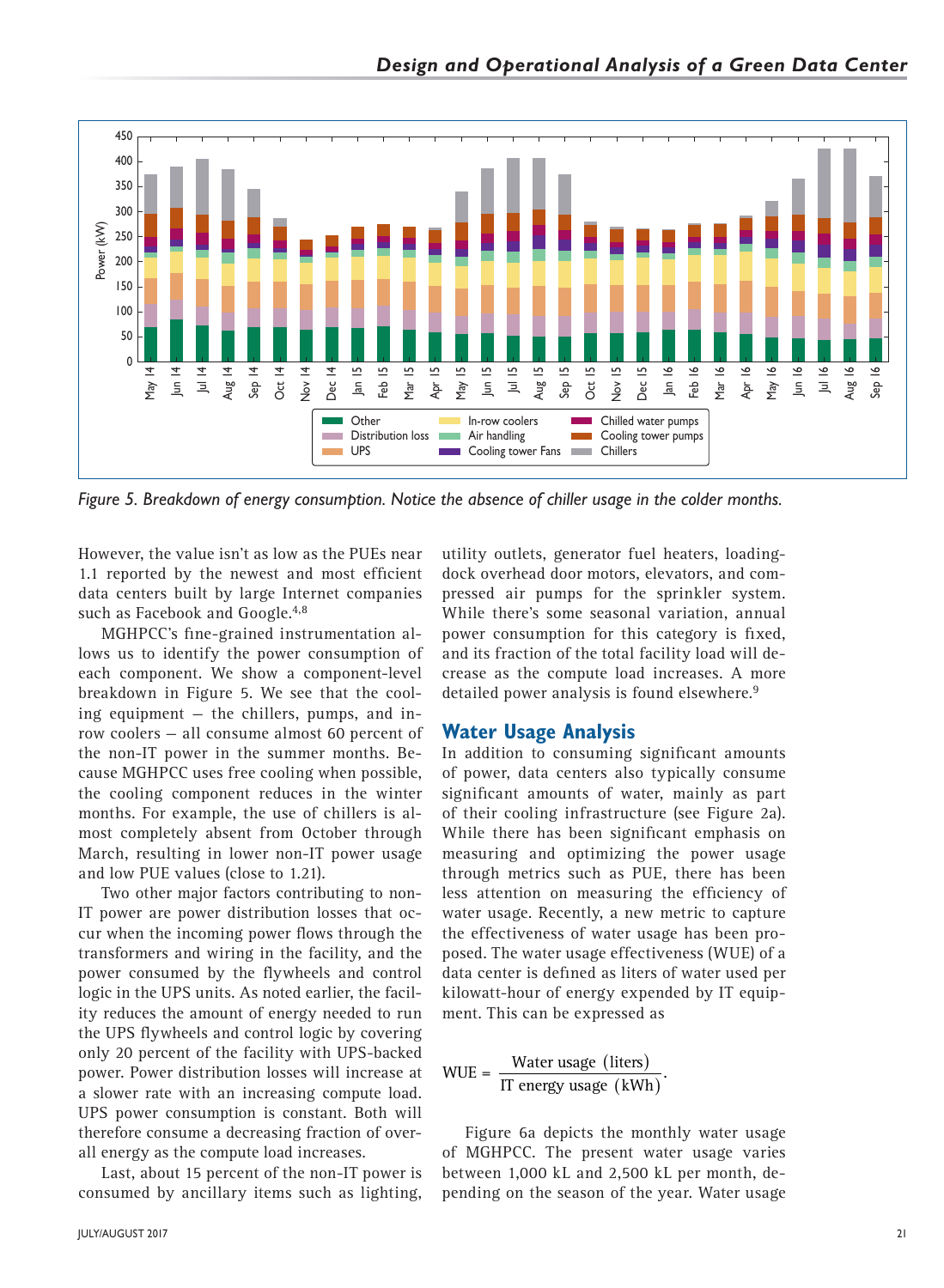

*Figure 6. Water and carbon usage. (a) Water usage effectiveness (WUE) is low and shows seasonal trends. (b) Carbon usage effectiveness (CUE).*

is higher during the warmer months, when the chilled loop must support heat loads from the chiller that dehumidifies air throughout the building, and the heat exchanger that cools the air in the office areas. It's lower during the winter months, when the extra heat loads aren't present and the rate of evaporation from the cooling tower decreases because of heat transfer from the warmer water droplets in the cooling tower to the cooler outside air.

Beyond evaporation, water usage includes windage, blowdown, and water filtration backwash, which currently consume a fixed amount of water per month. As the compute load increases, the fixed consumers become a smaller percentage of total water use, driving the rate of consumption per kilowatt-hour down. When WUE reaches approximately 1.4 liters per kilowatt hour (L/kWh), improvement will slow as the blowdown rate transitions to a mode where it's proportional to the evaporation rate instead of its current fixed rate.

MGHPCC's WUE varies between 1.3 L/kWh and 2.5 L/kWh over the course of the year, and shows similar seasonal trends as the water usage. There's little, if any, WUE data available on data centers with cooling tower systems. Facebook has released data indicating a WUE of 0.28 L/kWh for its Prineville and 0.34 L/kWh Forest City data centers. The direct evaporative cooling and humidification (ECH) misting system used in these data centers delivers impressive results, but wasn't usable at MGHPCC, where chilled water for water-cooled computing systems was a design requirement.

# **Carbon Footprint Analysis**

Our final analysis focuses on the carbon footprint of the MGHPCC, because ultimately it's designed to be a green facility. While there are many methodologies to compute the operational carbon footprint of a building, the new carbon usage effectiveness (CUE) metric has been defined explicitly to compute the carbon effectiveness of data centers.<sup>10</sup> CUE is defined as

 $CUE =$  $CO<sub>2</sub>$  emissions from the total data center energy IT equipment energy kg CO kWh Total data center energy IT equipment energy kg CO kWh  $=\frac{kg\omega_2}{1\mu}$ . PUE.  $=\frac{Rg\omega_2}{\omega_1\omega_2}$ .

CUE depends significantly on the carbon emissions caused by electricity consumption. The carbon emissions of the electricity consumption, in turn, depend on the electric utility's generation sources. In the event that the data center uses onsite or contracted renewable energy, that portion must also be considered in the overall electricity mix.

MGHPCC relies on a local utility company, Holyoke Gas and Electric (HG&E). HG&E generates a large fraction of electricity using hydroelectric power, which is an inexpensive and clean source of renewable energy. Table 1 shows the mix of generation sources used by HG&E in 2014. Out of the various fuels used, 94.3 percent of the electricity is generated from carbon-free sources: hydroelectric, nuclear, and solar.

The high fraction (94.3 percent) of carbonfree electricity yields a low ratio (of 0.0231) of kilograms of  $CO<sub>2</sub>$  emitted per kWh of energy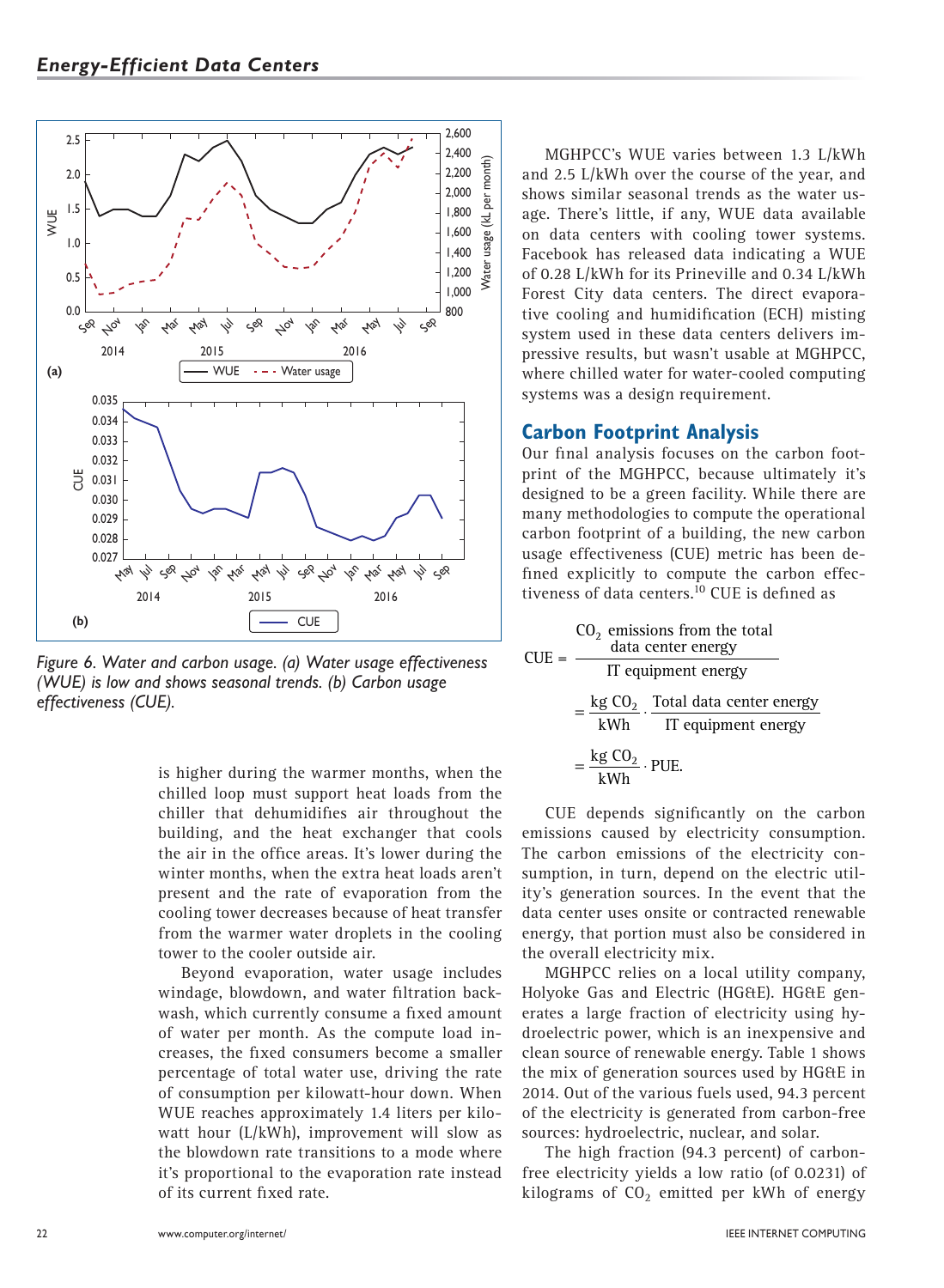| <b>Fuel type</b>         | <b>Energy</b><br>(MWh)* | Energy (%) | $CO2$ (kg)  | CO <sub>2</sub> (%) |
|--------------------------|-------------------------|------------|-------------|---------------------|
| Oil                      | 1.724                   | 0.4        | 1,476,897   | 16.3                |
| Hydroelectric            | 261,691                 | 66.7       | 0           | 0                   |
| <b>Nuclear</b>           | 61,310                  | 15.6       | $\mathbf 0$ | $\mathbf 0$         |
| Solar                    | 6,105                   | 1.6        | 0           | $\mathbf 0$         |
| Contracted (carbon-free) | 40,800                  | 10.4       | $\mathbf 0$ | $\mathbf 0$         |
| Contracted (other)       | 20,592                  | 5.3        | 7,584,064   | 83.7                |
| Total                    | 392,222                 | 100        | 9,060,054   | 100                 |

*Table 1. Holyoke Gas & Electric power generation is dominated by hydroelectric, nuclear, and other carbon-free sources.*

\* MWh stands for megawatt hours.

generated. This ratio is nearly an order of magnitude lower than the most carbon-efficient region in the US (0.2  $CO<sub>2</sub>$  per kWh).

MGHPCC's CUE (see Figure 6b) varies from 0.028 to 0.03. By way of comparison, an "average" data center that draws power from the "average" utility mix in the US will have  $25\times$ higher CUE at the same PUE level (and an even higher CUE at higher typical values of 1.7 PUE).

We presented the design and empirical anal-<br>We ysis of the efficiency of a green academic data center — the MGHPCC. Our analysis of MGHPCC reveals that it has a minimum PUE of 1.21 and an average of 1.29. MGHPCC's PUE is significantly lower than the current industry average of 1.7, but not as low as the PUE of 1.1 of the newest and most efficient large-scale data centers. As noted earlier, this might be due to the use of direct evaporative cooling and other techniques that deliver better performance than free cooling. Our data analysis shows significant seasonal variation in energy efficiency, but doesn't show significant diurnal variation.

The fine-grained monitoring infrastructure deployed at MGHPCC opens up the possibilities of further analysis, for example, at a server and rack level. This data can be used by researchers to develop data center models to tune system parameters and minimize resource consumption. Aggregate monthly data can be found at http://traces.cs.umass.edu/index.php/Smart/  $\mathbb{R}$ Smart.

### **References**

- 1. N. El-Sayed et al., "Temperature Management in Data Centers: Why Some (Might) Like It Hot," *Proc. ACM Sigmetrics*, 2012, pp. 163–174.
- 2. I. Goiri, T.D. Nguyen, and R. Bianchini, "CoolAir: Temperature- and Variation-Aware Management for Free-Cooled Datacenters," *Proc. Architectural Support for Programming Languages and Operating Systems*, 2015, pp. 253–265.
- 3. L. Wang, S.U. Khan, and J. Dayal, "Thermal Aware Workload Placement with Task-Temperature Profiles in a Data Center," *The J. Supercomputing*, 2012; doi:10.1007/ s11227-011-0635-z.
- 4. Google, *Efficiency: How We Do It*, tech. report, Aug. 2016; www.google.com/about/datacenters/efficiency/ internal.
- 5. J. Hamilton, "Data Center Power Consumption," *Perspectives*, June 2015; http://perspectives.mvdirona. com/2015/06/data-center-power-water-consumption.
- 6. J. Hamilton, "Data Center Cooling Done Differently," *Perspectives*, Oct. 2014; http://perspectives.mvdirona. com/2014/08/data-center-cooling-done-differently.
- 7. Y. Sverdlik, "Survey: Industry Average Data Center PUE Stays Nearly Flat over Four Years," *Data Center Knowledge*, 2 June 2014; www.datacenterknowledge. com/archives/2014/06/02/survey-industry-averagedata-center-pue-stays-nearly-flat-four-years.
- 8. J. Parr, *Designing a Very Efficient Data Center*, tech. report, Facebook, 14 Apr. 2011; www.facebook.com/ notes/facebook-engineering/designing-a-very-efficient-data-center/10150148003778920.
- 9. P. Pegus II et al., "Analyzing the Efficiency of a Green University Data Center," *Proc. Int'l Conf. Performance Eng.*, 2016, pp. 63–73.